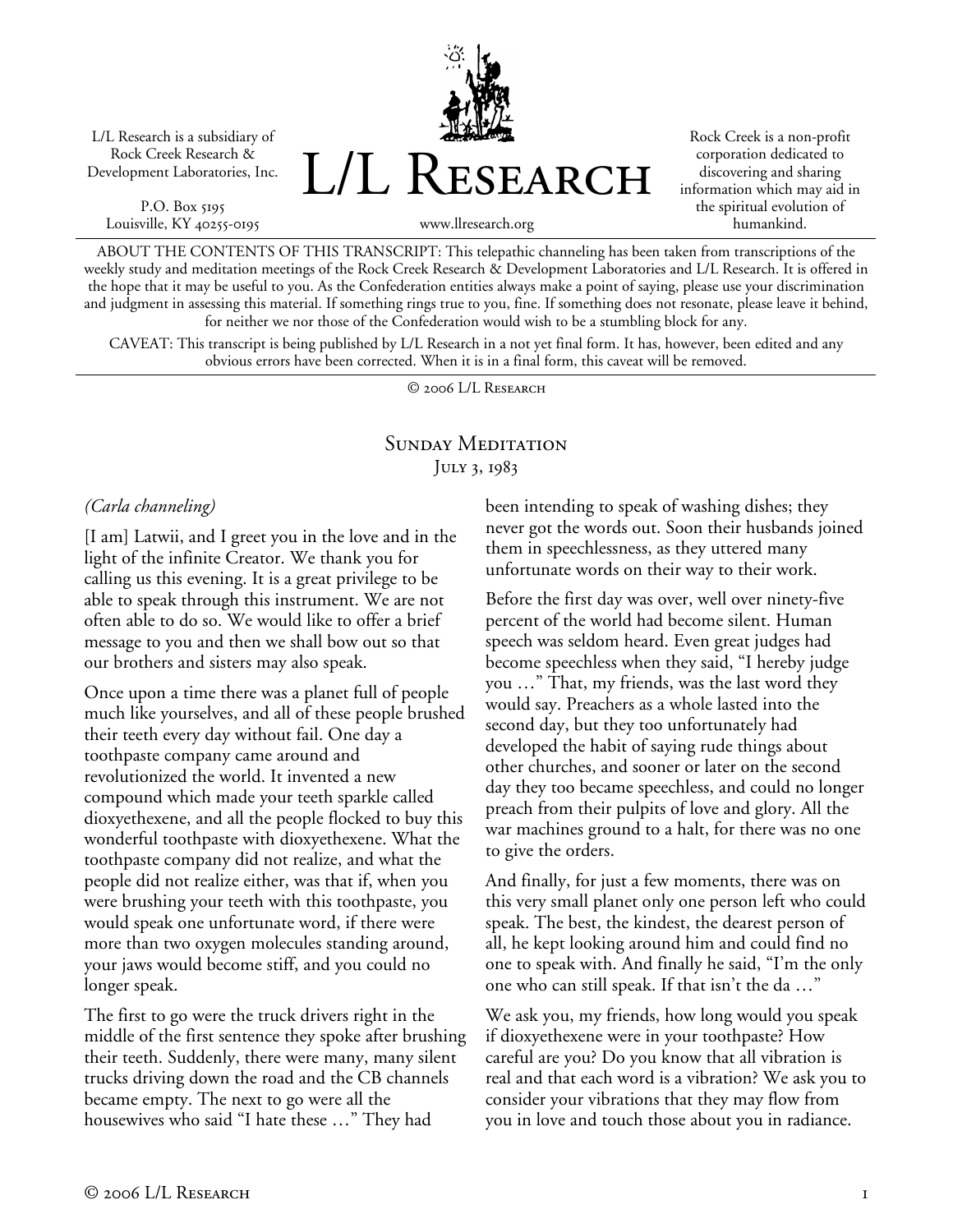Where there is a smile, a laugh, an understanding, or even in some circumstance that knowledge that truth has been spoken but fairly, there you may see communication used aright. Where there is frustration, sadness, anger or judgment, there you may see the negative power that you have. It is yours to use if you wish. But do you truly wish it?

I am Latwii. We shall leave this instrument, and return through another channel. It has been a great privilege to use this instrument. We had just figured out how to use this instrument without blowing out all her circuits, and she stopped being able to answer questions. And we are so pleased to be able to use her knowledge, and to be able to use her sense of humor. May your evening bless you. We leave you in the love and the light of the one infinite Creator. I am Latwii.

### *(C channeling)*

I am Hatonn, and I am now with this instrument. We greet you in the love and the light of the one infinite Creator. We join you tonight not to be our usual morose selves, for it would not be appropriate after the delightful tale of our brothers and sisters of Latwii. My friends, we rejoice in the love and the light that emanates through the small but united group which though small at this time reaches far. It is joined by those close to and a part of this group. The unity you have found, love and fellowship, is not broken by the distance, is not broken by your time. Love shines and reaches far. We of Hatonn have indeed been privileged to be of what small service we have been and may be with this group. Your times together physically may be short but the spirits remain connected. The love that each gives unto the other is helped in ways you may never know. Rejoice in your love, rejoice in your fellowship. We are known to you as Hatonn. Adonai, my friends.

# *(Jim channeling)*

I am Latwii, and we greet you again, my friends, in the love and the light of the infinite Creator. We must make some small adjustments in order to speak through this instrument, for our speaking through the one known as Carla is much more, shall we say, finely tuned, and this instrument has somewhat the consistency of lead, and must therefore require an additional jolt, shall we say. We feel that we have good contact at this time, and it is once again our privilege to attempt to answer those queries which

those present have to offer to the group. May we therefore ask for the first query?

**C:** When I first began attending these meditations, there was a period when I was experiencing physical difficulties, and I don't believe you were doing the questions and answers then, but the one doing it scanned my physical and spiritual being and was able to make some helpful comments. I was wondering if you could do that—make some general comments about some blockages that I'm experiencing?

I am Latwii, and am aware of your query, my brother. We may, without infringement, make only the general comment. These general comments may then be meditated upon and utilized for the specific actions of your own choosing. The thinking of identity may be seen as the most important ingredient in the maintaining of what you call physical health, for in most cases your physical vehicle is functioning as a system of feeding back to your attention those areas which in your thinking have been neglected or blocked in some way. Therefore, when you see in your thinking or in your behavior—and here we stress the thinking over the behavior—certain patterns, you may correlate these patterns with energy centers, and if there be difficulty in the pattern of thought which has not been noticed sufficiently enough by the mind then you may see it reproduced within the body complex.

The red-ray energy center, as it has come to be called in this group, is a center which is not often worked directly upon, for it is the beginning, the foundation, the, shall we say, given for your physical vehicle.

The orange-ray energy center concerns the expression of the self in relationship to the self. It is the physical expression of what you might call power, if it be of the positive or negative variety. Difficulties in this center will be noted in the physical vehicle as the inability of certain means of expression, usually of the lower gross motor muscles of the legs, feet and in some cases the hands and arms, for these appendages are those portions of your physical vehicle which allow the power-filled nature of your being in relationship to yourself to be expressed in your immediate surroundings.

Difficulty in the yellow-ray energy center may be seen as a reflection of the entity's inability to fully accept those within its immediate range of relationship, and an inability to let these entities be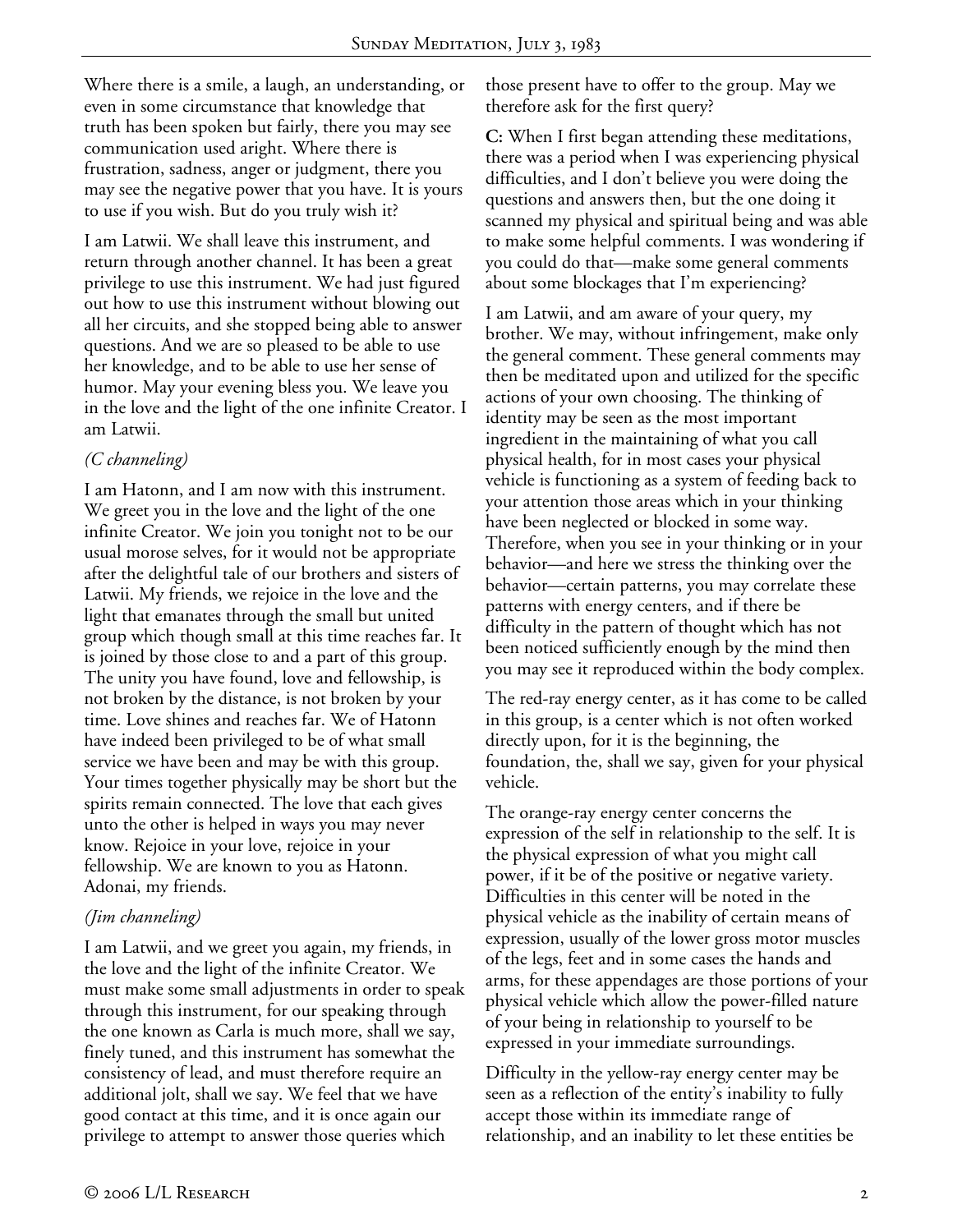that which they are. Conditions which are set upon these entities in order that they might receive the affection of the entity are those blockages of this energy center which express themselves in the region of the abdominal cavity, for the solar plexus energy center is most prominent in its effects in this region.

The blockage of the green-ray energy center is somewhat common upon your planet, for it is the lesson of this vibration which most have attempted for a great period of what you call time to learn, that is, the unconditional love and acceptance of all beings, whether in relationship with the entity or not. The difficulty in this energy center has little specific correlation to the physical vehicle at this time, for, as we mentioned, it is that lesson which is set before the peoples of your planet, and is in general not yet grasped.

The blue ray of clear and free communication and inspiration is seldom activated in your populations, and is therefore infrequent in its effect upon the physical vehicle of most of your entities. But in those who have made some progress in its activation there may be seen the difficulty in some area of the speaking when this speaking is blocked.

To speak of the indigo-ray energy center is to speak of that which is most rare in your peoples at this time, and its effect upon the physical vehicle therefore is even less noted.

When an entity sees any physical difficulty in its physical complex, it might most helpfully and efficiently look at the effect of the difficulty upon the entity's life. For it is this symbolic blockage which has been transferred from the mind complex to the body and noting the difficulty and its means of inhibiting the entity's expression is most helpful then in determining its source and in pointing the energy center which has been blocked.

May we answer you further, my brother?

**C:** You say the green-ray energy center has been or has begun to be activated. Once that has occurred, is it possible for it to be deactivated?

I am Latwii, and I am aware of your query, my brother. This is not only possible, but is quite frequent in occurrence. Any energy center which has been activated may from time to time be blocked in part as the lessons of that center are continually refined.

May we answer you further, my brother?

**C:** Maybe in a minute I'll think of a few.

I am Latwii. We are happy to allow your consideration of our humble words. May we answer another query at this time?

**R:** Yes, Latwii. S asked me to ask you if there any information you could [give] her on Morzack, and also what their specialty is with the Confederation?

I am Latwii, and am aware of your query, my brother. We find in this instance that it would be most helpful for the one known as S to inquire from this entity itself that information. We can, again due to certain limitations, speak in general terms. Each entity such as the one of whom you speak, that known as S, has a variety of entities on which to call for inner assistance in the evolutionary process. As we spoke earlier this evening, each thought and word and action which emanates from your being is a vibration which *in toto* reflects the frequency or strength of your calling. As each entity refines the calling, this through the learning of certain lessons, and the drawing towards the self of other lessons, then other, shall we say, teachers about us or presences are attracted to this entity, and make their services available in whatever form the entity is able to understand. Since most in this group are most familiar with what is called the telepathic contact, members of this group may then expect some type of telepathic contact from time to time from those entities which are answering the call for service, for all of creation listens and serves.

The entity which the one known as S has come to know is such an entity, that is, one wishing to be of service to the one known as S, and may be worked with in the meditative state in whatever manner the one known as S desires. We cannot make the choice for the one known as S as to the best means of working with the one known as Morzack but can suggest that she use her own intuitive abilities to seek also this information. It may be found through the, shall we say, trial and error method or it may be found immediately if the receptivity is of the proper nature. In either case there is the assistance available, and it shall find its own course with the aid of the desire of the one known as S.

May we answer you further, my brother?

**R:** No, Latwii, thanks.